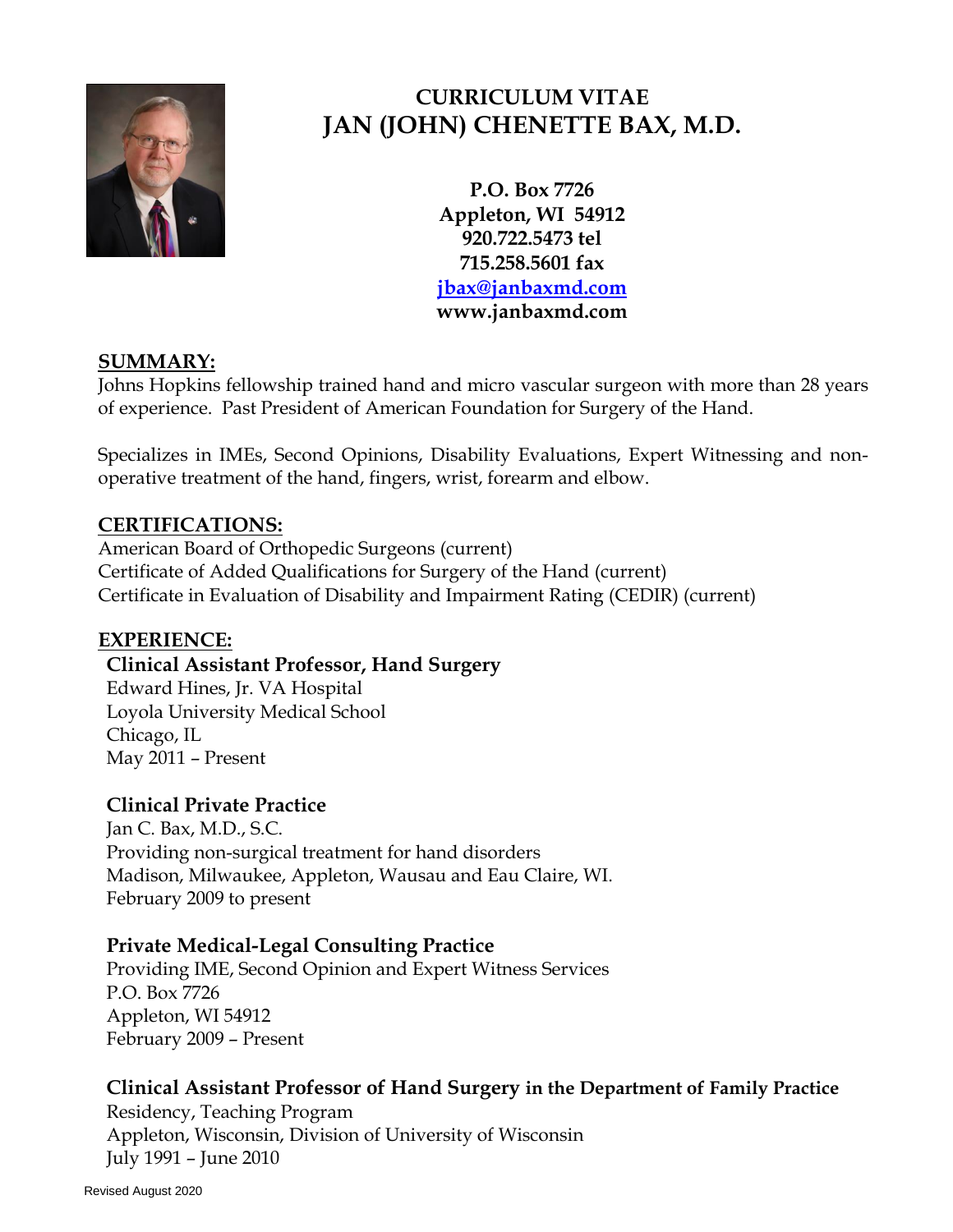### **Clinical Private Practice**

Hand & Upper Extremity Center of Northeast Wisconsin, Ltd. 2323 North Casaloma Drive Appleton, WI 54912-7079 August 1987 – February 2009

### **Clinical Assistant Professor Hand Surgery**

Wright State University Department of Orthopedics January 1986 - August 1987

### **Clinical Private Practice**

Hand Surgery Associates 5300 Far Hills Avenue Dayton, Ohio 45429 January 1986 - August 1987

### **Military**

Volunteer Hand Surgeon, Operation Desert Storm, 1991, through ASSH Volunteer Hand Surgeon, Operation Iraqi Freedom, 2003,through ASSH Volunteer Hand Surgeon, Haiti earthquake, 2010, through AAOS

### **EDUCATION:**

### **Medical:**

#### **Hand Surgery Fellowships:**

University of New Mexico School of Medicine January – June 1985 Hand Surgery and Rehabilitation Unit Tucson, Arizona Director: John W. Madden, M.D. Hand Surgery Fellow

Johns Hopkins University School of Medicine July – September 1985 The Union Memorial Hospital The National Hand Surgery Center Baltimore, Maryland Director: E. F. Shaw Wilgis, M.D. Hand Surgery Fellow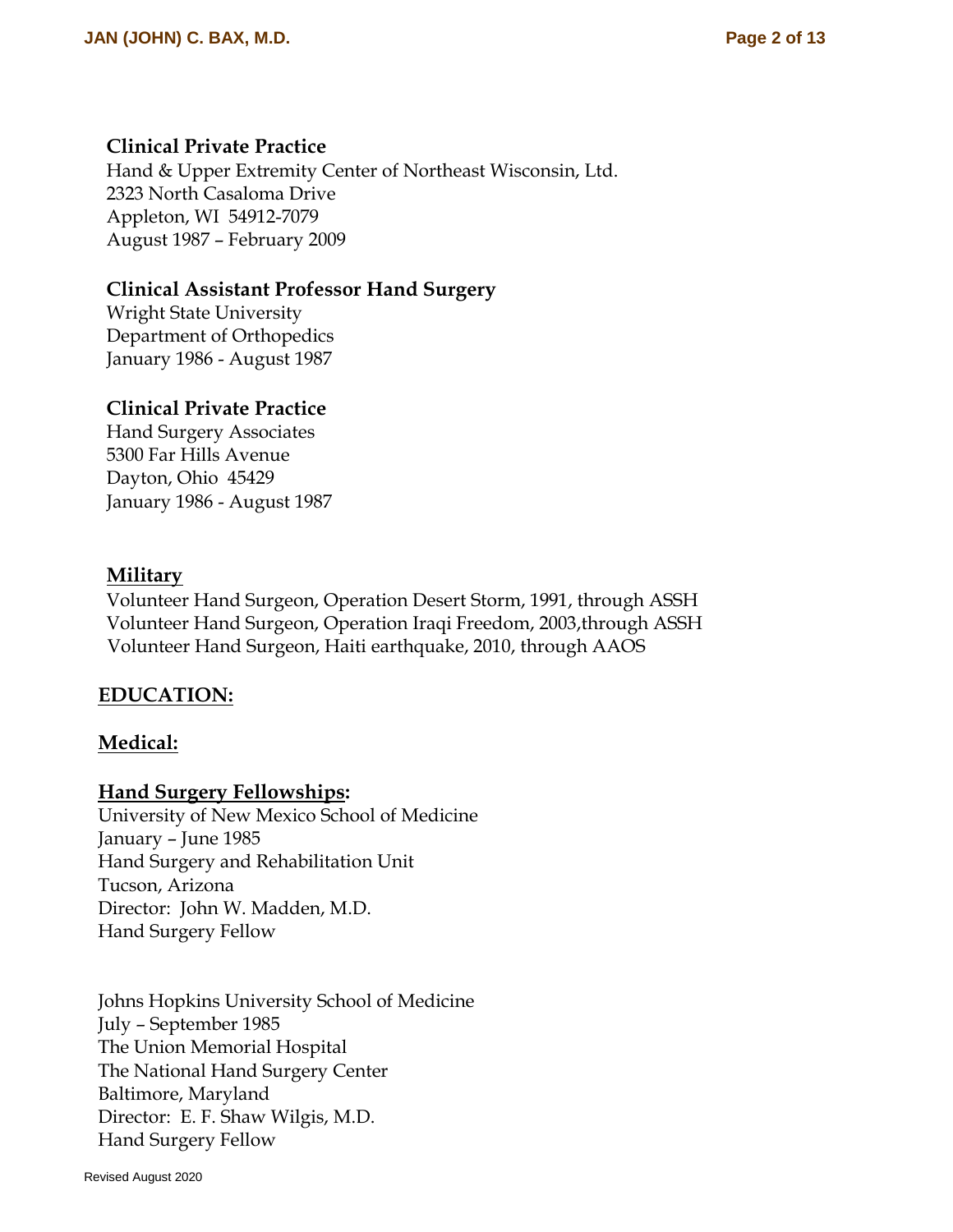#### **Residency:**

Miami Valley Hospital July 1981 – December 1984 Wright State University School of Medicine Dayton, Ohio Director: Hobart Klarren, M . D . Orthopedic Surgery Residency

#### **Internship:**

Miami Valley Hospital June 1980 – June 1981 Wright State University School of Medicine Dayton, Ohio Director: Hobart Klarren, M . D . Rotating Internship

#### **Medical School:**

Indiana University School of Medicine August 1976 – February 1980 Indianapolis, Indiana Doctor of Medicine Graduated with honors, Top 5%

#### **Undergraduate:**

Purdue University August 1972 – June 1976 West Lafayette, Indiana Bachelor of Science, Microbiology Graduated with Honors, Top 5% Phi Beta Kappa

#### **Other:**

1991 -1995 Ph.D., Doctor of Scouting University of Scouting, Bay Lakes Council, Boy Scouts of America Held at University of Wisconsin at Oshkosh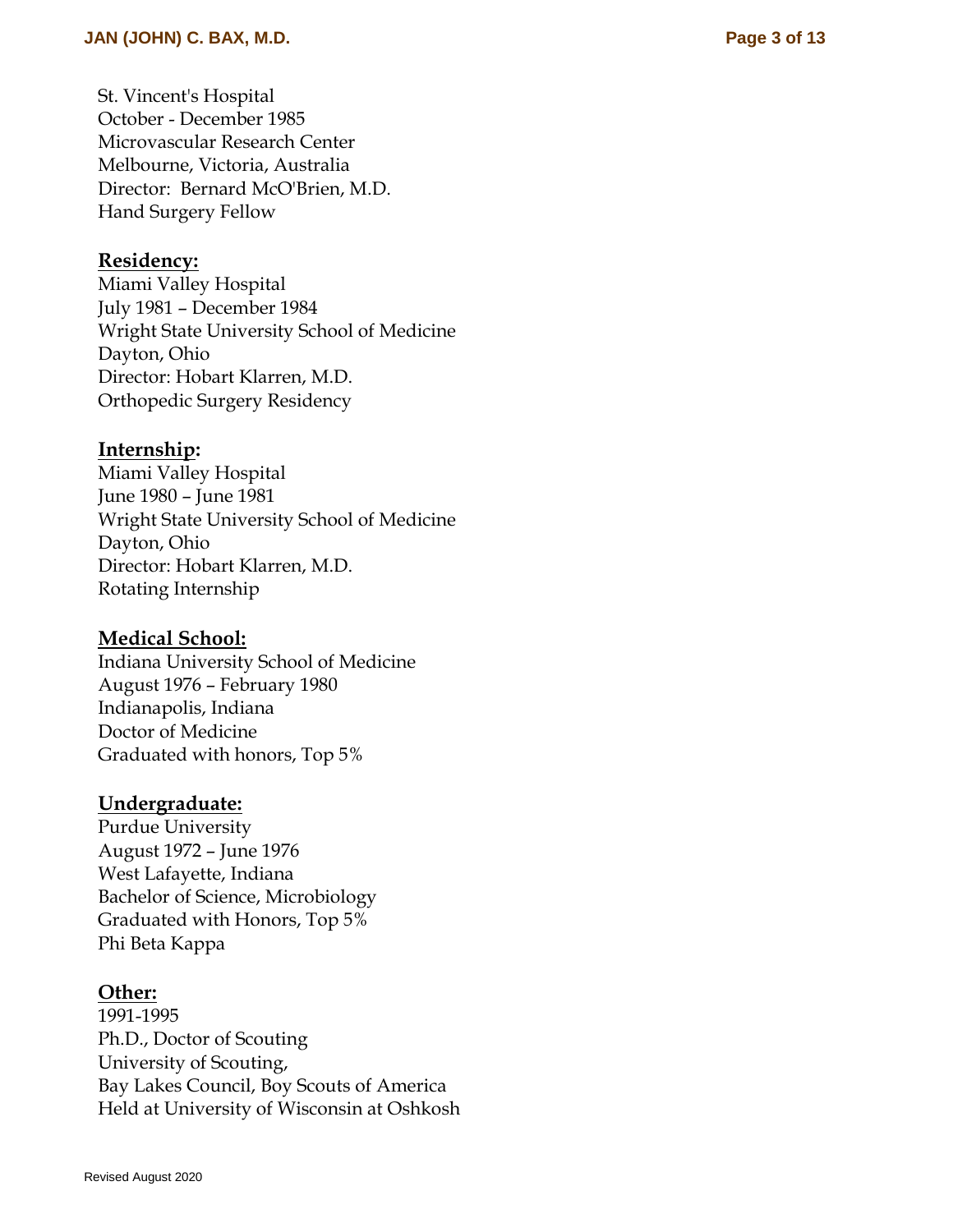### **LICENSURES:**

- Indiana State Medical License, 1980, No. 29802 Reissued 2010, No. 01068574A
- Wisconsin State Medical License, 1987, No. 28824
- Illinois State Medical License, 2012, No. 036.129429
- Virginia State Medical License, 2020, No. 0101269541

# **PROFESSIONAL SOCIETY MEMBERSHIPS:**

- American Society for Surgery of the Hand, 1989- present
- American Association for Hand Surgery, 1995-present
- American Foundation for Surgery of the Hand, 1986-present
- American Academy of Disability Evaluating Physicians, 2012-present
- American Academy of Orthopedic Surgeons, 1985-present
- American Medical Association, 1976-present
- American Society for Peripheral Nerve, 1994-present
- American Society for Reconstructive Microsurgery, 1991-present
- American-Australian Orthopedic Association, 1986-1996, 2012
- Association of Hand Care Professionals, 1993-2000
- Mid-West Orthopedic Association, 1987-1994
- Outagamie County Medical Society, 1987-2009
- Wisconsin Medical Society, 1987-present
- Valley Independent Physicians, 1997-2009

# **AWARDS:**

- National Distinguished Eagle Scout Award, 2000.
- Eagle Scout with Three Palms, Boy Scouts of America, 1969
- Youth Religious Award, Boy Scouts of America, 1965
- Adult Religious Award, Boy Scouts of America, 1974
- Silver Beaver Award, Boy Scouts of America, 1995
- District Award of Merit, Boy Scouts of America, 1993
- National Scoutmaster Award of Merit, 1997
- Den Leader Award for Cub Scouts. Boy Scouts of America, 1996
- Webelos Scout Award, Boy Scouts of America, 1964
- Cubmaster Award, Boy Scouts of America, 1990
- Den Leader Coach Award, Boy Scouts of America, 1991
- Tiger Cub Coach Award, Boy Scouts of America, 1992
- Cub Scouter Award, Boy Scouts of America, 1989
- Boy Scout Training Award, Boy Scouts of America, 1990
- Order of the Arrow, Boy Scouts of America, 1969
- Senior of the Year. Cary Quadrangle Dormitory. Purdue University, 1976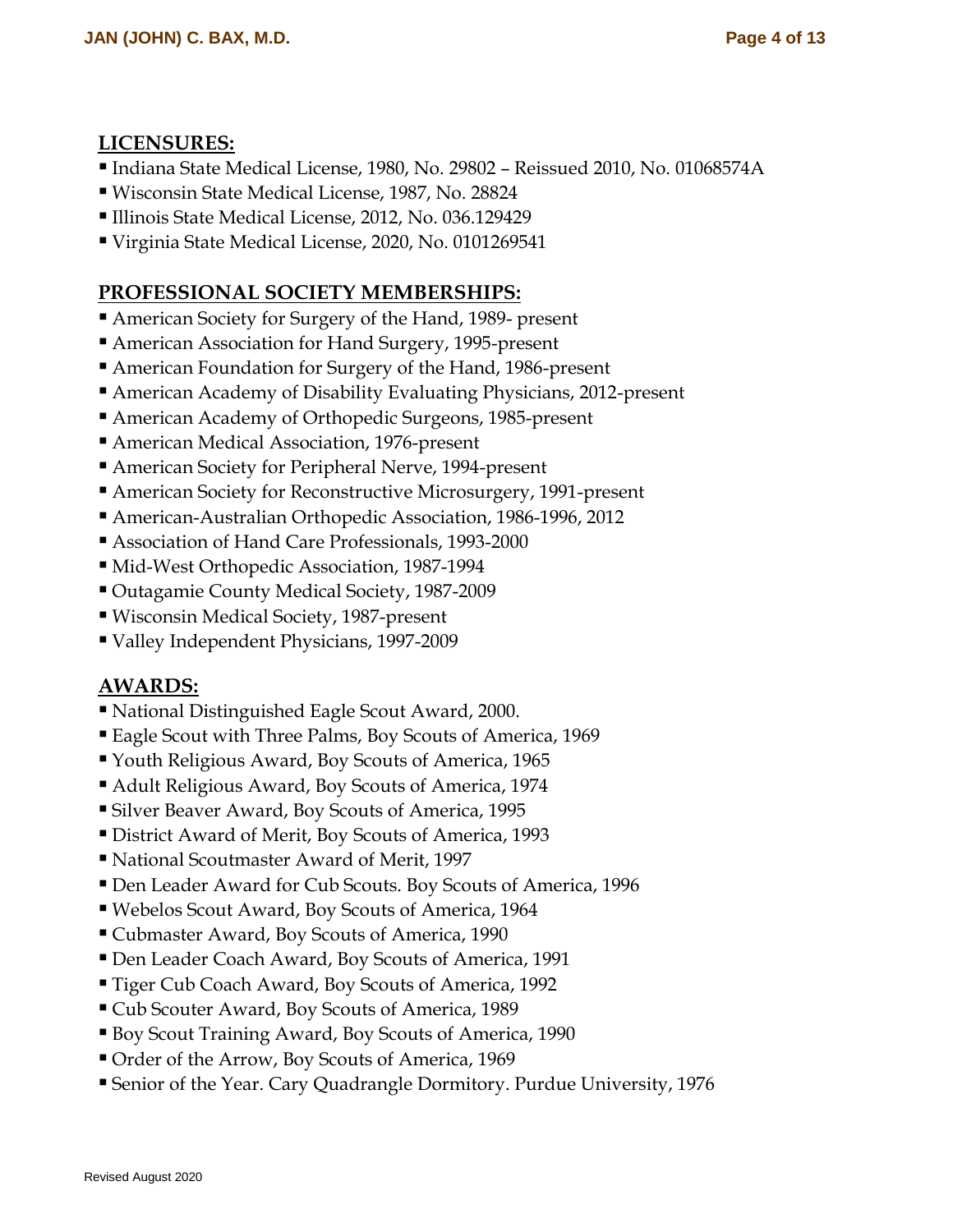### **PROFESSIONAL ACHIEVEMENTS:**

- 1999 Physician Citizen of the Year Award, Wisconsin State Medical Society
- Top 10 Physicians in NE Wisconsin, *Fox Cities Magazine* biennial award, 1995, 1997, 1999, 2001, 2003
- Area Director, American Foundation for Surgery of the Hand, 1993-1996
- Regional Director, American Foundation for Surgery of the Hand, 1996-1999
- National Campaign Director, American Foundation for Surgery of the Hand, 1999-2001
- Secretary, American Foundation for Surgery of the Hand, 2002
- Vice President, American Foundation for Surgery of the Hand, 2003
- President, American Foundation for Surgery of the Hand, 2004-2005
- Board of Directors, American Foundation for Surgery of the Hand, 1998-2009
- Secretary, Outagamie County Medical Society, 1989-1990
- Vice President, Outagamie County Medical Society, 1990-1991
- President, Outagamie County Medical Society, 1991-1992
- National Businessman of the Year award, State of Wisconsin Medical Society, 1999
- Government Affairs Committee, American Society for Surgery of the Hand, 1991 present
- Chairman, Government Affairs Committee, American Society Surgery of Hand, 2001-2004
- Public Awareness Committee, American Society for Surgery of the Hand, 2003 present
- Industrial Injuries Committee, American Society for Surgery of the Hand, 1995-1996
- Joint Finance Committee, American Society for Surgery of the Hand, 2004-Present
- President, Valley Independent Physicians, 1998-Present

### **PUBLICATIONS:**

- 1. Hand Surgery. John C. Bax, MD. Health Trends at Work. St. Elizabeth Hospital Occupational Health Services. 1998
- 2.Flexor Retinaculum Reconstruction. John C. Bax, MD. University of New Mexico, Tucson, Arizona Branch Manuscript, 1985
- 3. Thumb MP Joint Arthrodesis for Weak Pinch in Ulnar Claw Hand. John C. Bax, M.D. University of New Mexico, Tucson, Arizona Branch Manuscript, 1985
- 4. The Effects of Cardia Bifida on the Developing Chick Embryo. Manuscript 1976, Purdue University.
- 5. Dupuytren's Contracture. John C. Bax, M.D, Ph.D. Hand It To Me News, Volume 1, Issue 1. Wisconsin Chapter American Society of Hand Therapists. 2000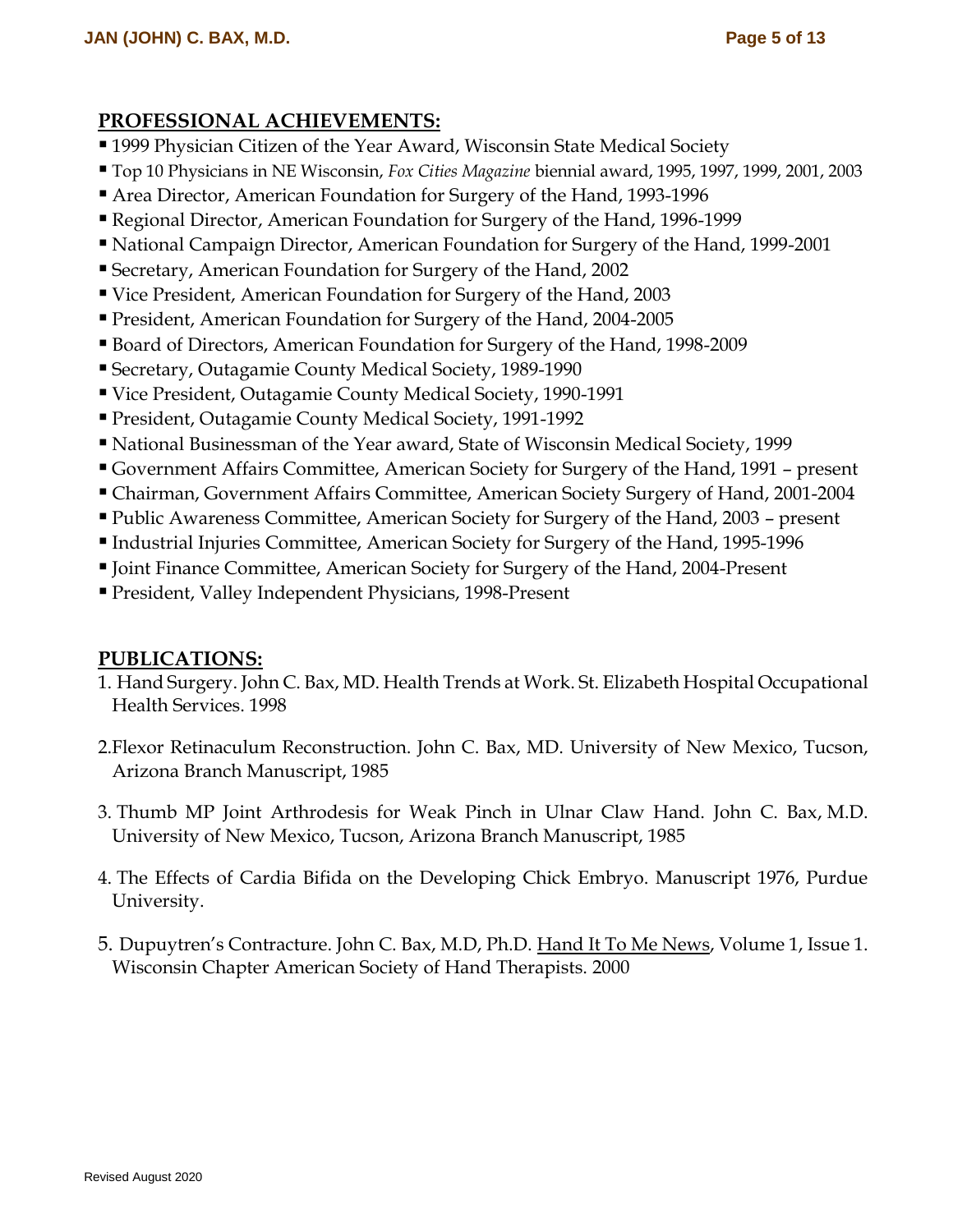### **PRESENTATIONS:**

#### **2018**

Reflex Sympathetic Dystrophy. Acuity Insurance/Crawford Eval. Group, Sheboygan, WI

### **2016**

Common Hand Injuries. Medical Systems, Appleton, WI

### **2015**

Acute Hand and Wrist Injuries. Medical Systems Trauma Workers Compensation Conference, Greenfield, WI

Common Hand Injuries. Medical Systems, Appleton, WI

### **2014**

[Anatomy and Physiology 101 for Attorneys](http://www.nbi-sems.com/SemTeleDetails.aspx/R-57773ER%7C?ctname=SPKEM) (Hand and Wrist Injuries portion). National Business Institute, Inc. Pewaukee, WI

### **2013**

Repetitive Injuries of the Hand and Wrist. Harley Davidson. Milwaukee, WI

Anatomy & Ergonomic Evaluations & PPD, Secura Insurance, Wausau, WI

Anatomy & Ergonomic Evaluations & PPD, Gallagher Bassett, WI

### **2012**

Ergonomics Review. Encore Unlimited, LLC and ExamWorks. Madison, WI

### **2011**

Dupuytren's, Fingertip injuries and Carpal injuries. Naperville, IL

Soft Tissue Injuries. CorVel Corporation and United Heartland Insurance. Milwaukee, WI

Grand Rounds at University of Chicago (November). How to Run a Practice. Chicago, IL

[Anatomy and Physiology 101 for Attorneys](http://www.nbi-sems.com/SemTeleDetails.aspx/R-57773ER%7C?ctname=SPKEM) (Hand and Wrist Injuries portion). National Business Institute, Inc. Waukesha, WI

Common Hand Disorders (Worker's Compensation Conference). Medical Systems, Inc. Brookfield, WI

### **2010**

Common Non-Work Related Hand Disorders. Verity Medical Seminar, Claims Adjusters, Case Managers, Lawyers. Athletic Club, Madison, WI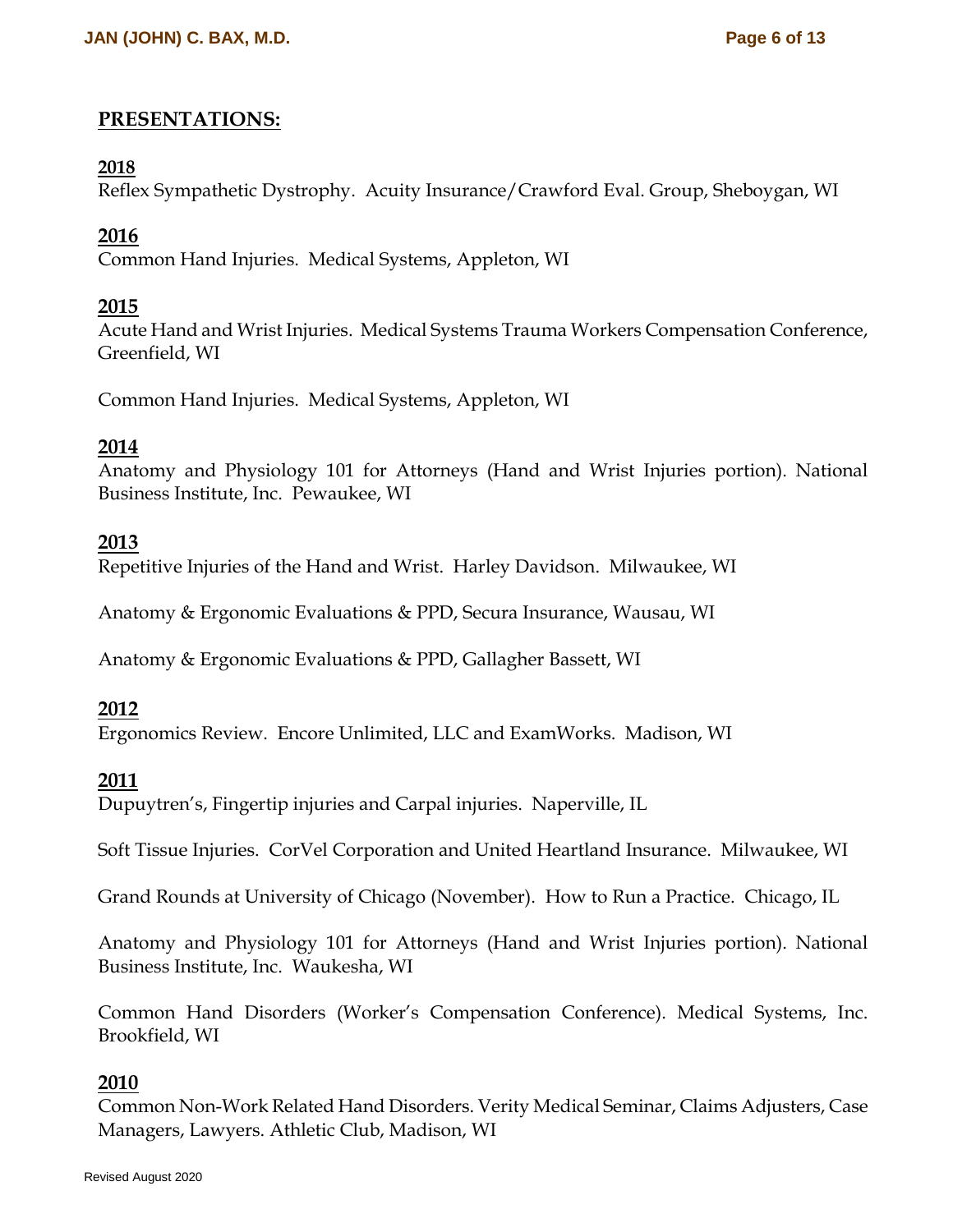#### **2009**

How I Run My Business and Life, On My Honor. Bay Lakes Council Eagle Scout Recognition Banquet, VFW, Appleton, Wisconsin

Work relatedness of de Quervain's, Carpal Tunnel Syndrome, Cubital Tunnel Syndrome, Trigger Finger and Tennis Elbow. CorVel Seminar Claims Adjusters, Case Managers, Lawyers. West Bend Insurance, West Bend, Wisconsin

Work relatedness of de Quervain's, Carpal Tunnel Syndrome, Cubital Tunnel Syndrome, Trigger Finger and Tennis Elbow. CorVel Seminar Claims Adjusters, Case Managers, Lawyers. Traveler's Insurance, Wausau, Wisconsin

Introduction Honorable Ronald Kind, (R) WI, House of Representatives, 29 April 2009, NOLC, Washington, DC

Hand Injuries and Safety. Wisconsin Tissue Mills, Menasha, WI

#### **2007**

Snow Blower Injuries. Segment on WBAY-TV with Reporter Jason Zimmerman, Grand Chute, Wisconsin.

### **2006**

Microvascular Surgery, Trauma Symposium, Theda Clark Regional Medical Center

Upper Extremity Symposium to regional primary care physicians of Northeast Wisconsin. Liberty Hall Banquet Center. Appleton, Wisconsin. Topics included:

- Carpal Tunnel Syndrome and Other Upper Extremity Neuropathies.
- Osteoarthritis & Rheumatoid Arthritis.
- **Dupuytren's**
- Lumps, Bumps, & Cancers of the Hand

Dupuytren's Contracture, WI Physical Therapy Association Annual Meeting, Kohler, Wisconsin

#### **2004**

Microvascular Surgery. Trauma Symposium. Paper Valley Hotel. Appleton, Wisconsin.

Carpal Tunnel Syndrome and Other "Work-Related" Injuries. Wausau Insurance Group Case Manager Seminar. Wausau Insurance Companies Headquarters Building. Replantation Surgery, Trauma Symposium, Theda Clark Regional Medical Center, Neenah, Wisconsin

Upper Extremity Compression Neuropathies, Upper Extremity Symposium, Hand and Upper Extremity Center, Appleton, Wisconsin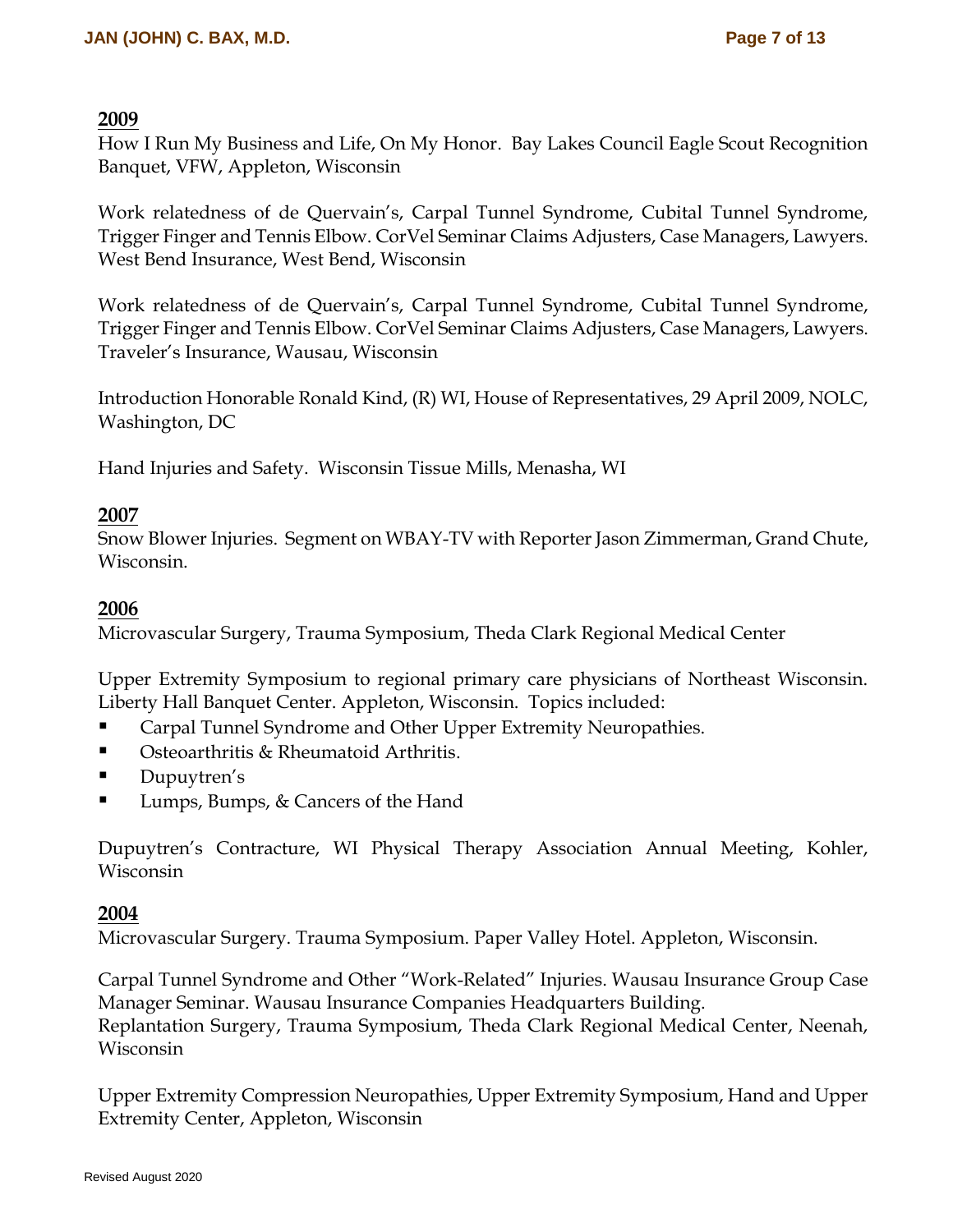Dupuytren's Contracture, Upper Extremity Symposium, Hand and Upper Extremity Center, Appleton, Wisconsin

Lumps, Bumps and Tumors, Upper Extremity Symposium, Hand and Upper Extremity Center, Appleton, Wisconsin

Arthritis of the Hand and Joint Replacements, Upper Extremity Symposium, Hand and Upper Extremity Center, Appleton, Wisconsin

#### **2002**

Upper Extremity Compression Neuropathies. Physical Therapy Association. N.E. Wisconsin Hand Surgery Center, Appleton, Wisconsin.

### **2001**

Everything You've Ever Wanted to Know About Carpal Tunnel Syndrome. Four Lakes Chapter—American Association for Medical Transcription. Appleton Medical Center, Appleton, Wisconsin.

### **2000**

Hand Anatomy, Wrist Anatomy, Hand Exam to the Wisconsin State Occupational Therapy Association Annual Meeting. Convention Center, Oshkosh, Wisconsin.

Carpal Tunnel Syndrome. Community Service Talk at Appleton Medical Center, Appleton, Wisconsin.

Replantation: Toe to Hand Transfer, Elective Microsurgery. American Association for Medical Transcription, Four-Lakes Chapter, November Meeting. Appleton Medical Center, Appleton, Wisconsin.

#### **1999**

Hand Injuries and Prevention. Kimberly-Clark Corporation Headquarters. Neenah, Wisconsin

Water Ski Injuries and Replantation. Trauma Symposium. Paper Valley Hotel. Appleton, Wisconsin.

#### **1997**

To Replant or Not to Replant. Northeast Wisconsin Technical College Surgical Technicians. Green Bay, Wisconsin.

How to Run an Ethical Office. Association of Hand Care Professionals, Annual Meeting. Denver, Colorado.

#### **1996**

Replantation. Wisconsin Emergency Room Nurse Association at Sentry World Headquarters. Stevens Point, Wisconsin.

How to Handle Wounds in the Field. Medina Paramedics and First Responders.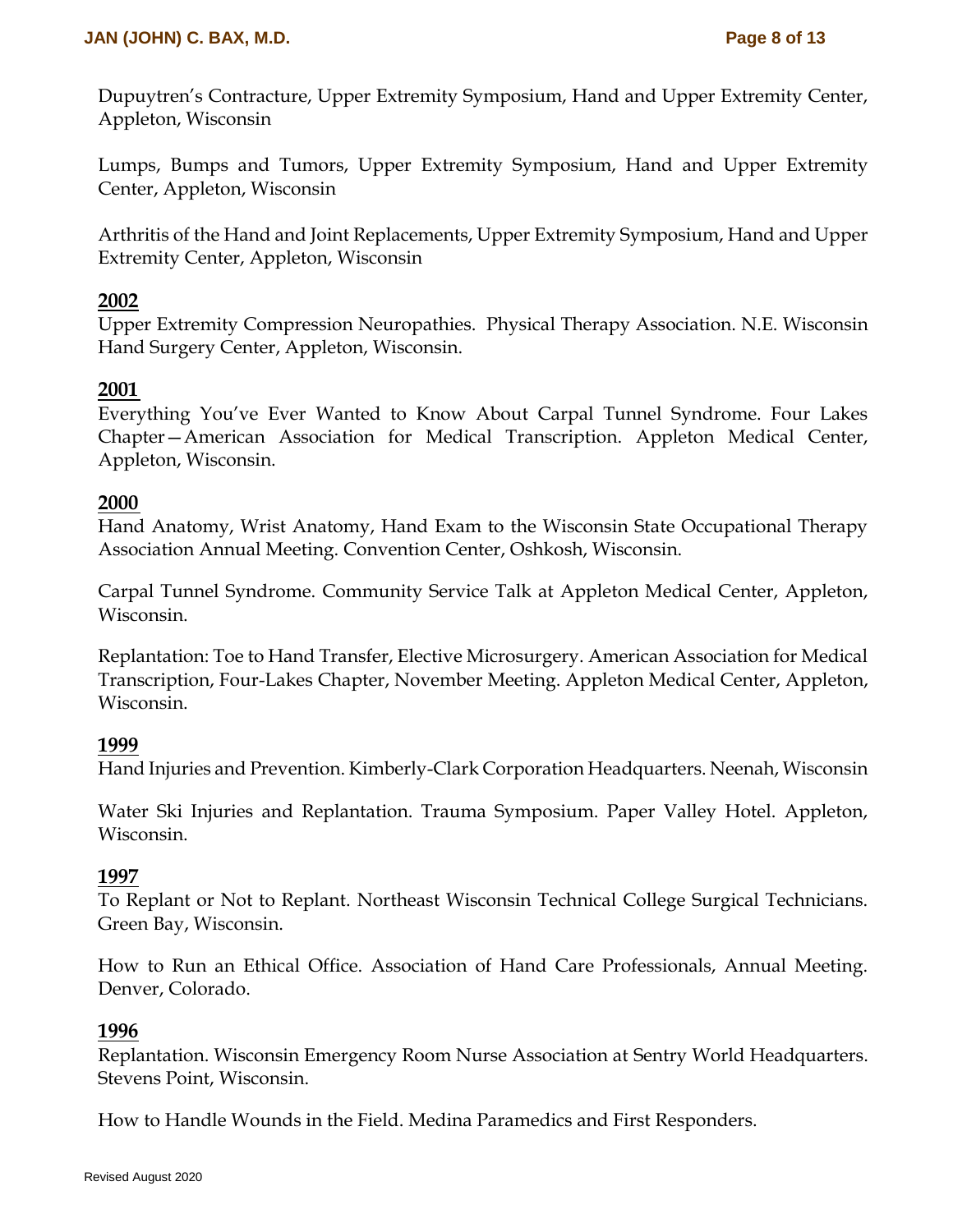Prevention of Hand Injuries. Kimberly-Clark Corporation

#### **1995**

Congenital Anomalies and Microvascular Re-attachment Lecture. Northeast Wisconsin Technical College Surgical Tech Students. Green Bay, Wisconsin.

Hand Infections. CME Conference. Shawano Community Hospital. Shawano, Wisconsin.

Hand Infections. CME Conference. Bay Area Medical Center. Marinette, Wisconsin.

### **1994**

Cumulative Trauma Disorders: Neenah Paper. Neenah, Wisconsin.

Dupuytren's Contracture. CME Conference. Theda Clark Regional Medical Center. Neenah, Wisconsin.

### **1992**

Cumulative Trauma Disorders: A Prevention Plan. Area Industries. Holiday Inn. Appleton, Wisconsin.

Cumulative Trauma Disorders: Can it be Prevented? North East Wisconsin Safety Directors Quarterly Meeting. Fond du Lac, Wisconsin.

### **1991**

Repeating Hand Surgery Conference to North East Wisconsin Hand Therapists and Students at North East Wisconsin Center for Surgery & Rehabilitation of the Hand, Ltd. (1987 to 2008)

- 1. Hand Anatomy
- 2. Hand Exam and Anesthesia
- 3. Upper Extremity Vascular Disorders
- 4. Upper Extremity Neuropathies
- 5. Fingertip Injuries
- 6. Extensor Tendon Injuries
- 7. Flexor Tendon Injuries
- 8. Hand Infections
- 9. Compartment Syndromes
- 10. Hand Fractures
- 11. Upper Extremity Replantation
- 12. Elective Microvascular Surgery
- 13. Wrist and Carpal Anatomy
- 14. Wrist Fractures and Injuries
- 15. Tenosynovitis
- 16. Osteoarthritis
- 17. Rheumatoid Arthritis
- 18. Dupuytren's Contracture
- 19. Upper Extremity Congenital Disorders
- 20. Hand Splinting
- 21. Soft Tissue Coverage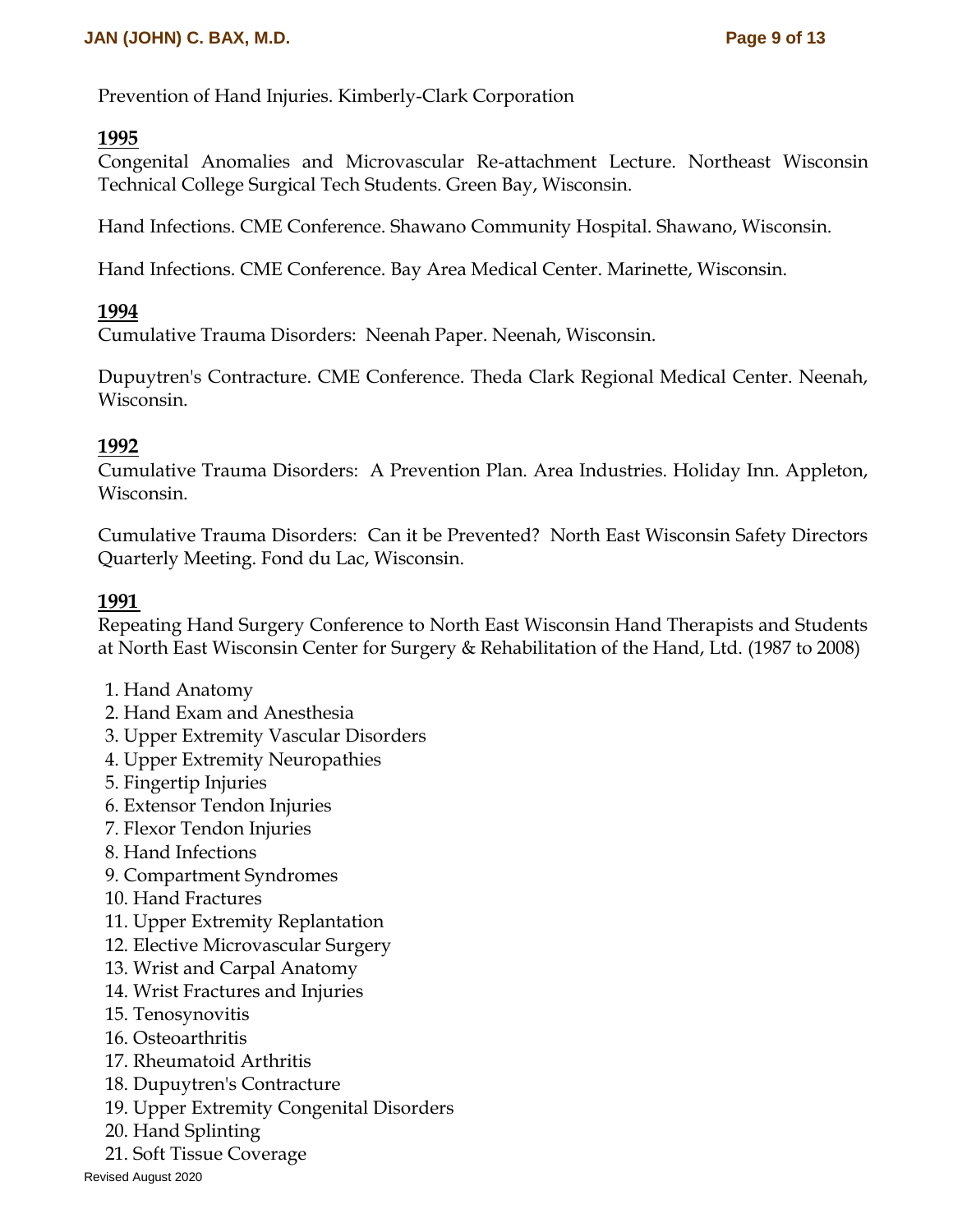- 22. Nerve Repair
- 23. Tendon Transfers
- 24. Boutonniere Deformity
- 25. Swan Neck Deformity
- 26. Unknown Case

### **1990**

Cumulative Trauma Disorders. Intracorp Quarterly Symposium. Workers Compensation. Hilton Convention Center. Oshkosh, Wisconsin.

Hand Injuries. Intracorp Quarterly Symposium. Workers Compensation. Hilton Convention Center. Oshkosh, Wisconsin.

Replant Surgery. Theda Clark Regional Medical Center Flight Nurses. Theda Clark Regional Medical Center. Neenah, Wisconsin.

Carpal Tunnel Syndrome. Administration. Hortonville Toy Company. Hortonville, Wisconsin.

What Scouting Meant to Me. Boy Scouts of America. Appleton Medical Center. Appleton, Wisconsin.

#### **1989**

A New Treatment for Scaphoid Fractures, the Herbert Screw. Combined Medical Staff. Appleton Medical Center and St. Elizabeth Hospital. Appleton, Wisconsin.

Compartment Syndrome. Association of Operating Room Nurses, Northeast Wisconsin Chapter. May 1989. Appleton, Wisconsin.

Overuse Syndrome of the Upper Extremity. Work Hardening Therapy Program. St. Elizabeth Hospital. July 1989. Appleton, Wisconsin.

Hand Exam, Hand Anesthesia, Hand Infections. Family Practice Residents. September 1989. Appleton, Wisconsin.

Why Hand Injures are Different. Safety Directors and Area Supervisors. Kimberly-Clark Corporation. Neenah, Wisconsin.

#### **1988**

The Hand, New Technology. Y's Men. Appleton, Wisconsin.

Difficult Problems to Manage in Hand Surgery. Shawano Hospital Medical Staff. Shawano, Wisconsin.

Difficult to Manage Common Hand Disorders. Theda Clark Regional Medical Center Medical Staff. Neenah, Wisconsin.

The Hand. Fox Valley Chapter, Wisconsin Arthritis Foundation. St. Elizabeth Hospital. Appleton, Wisconsin.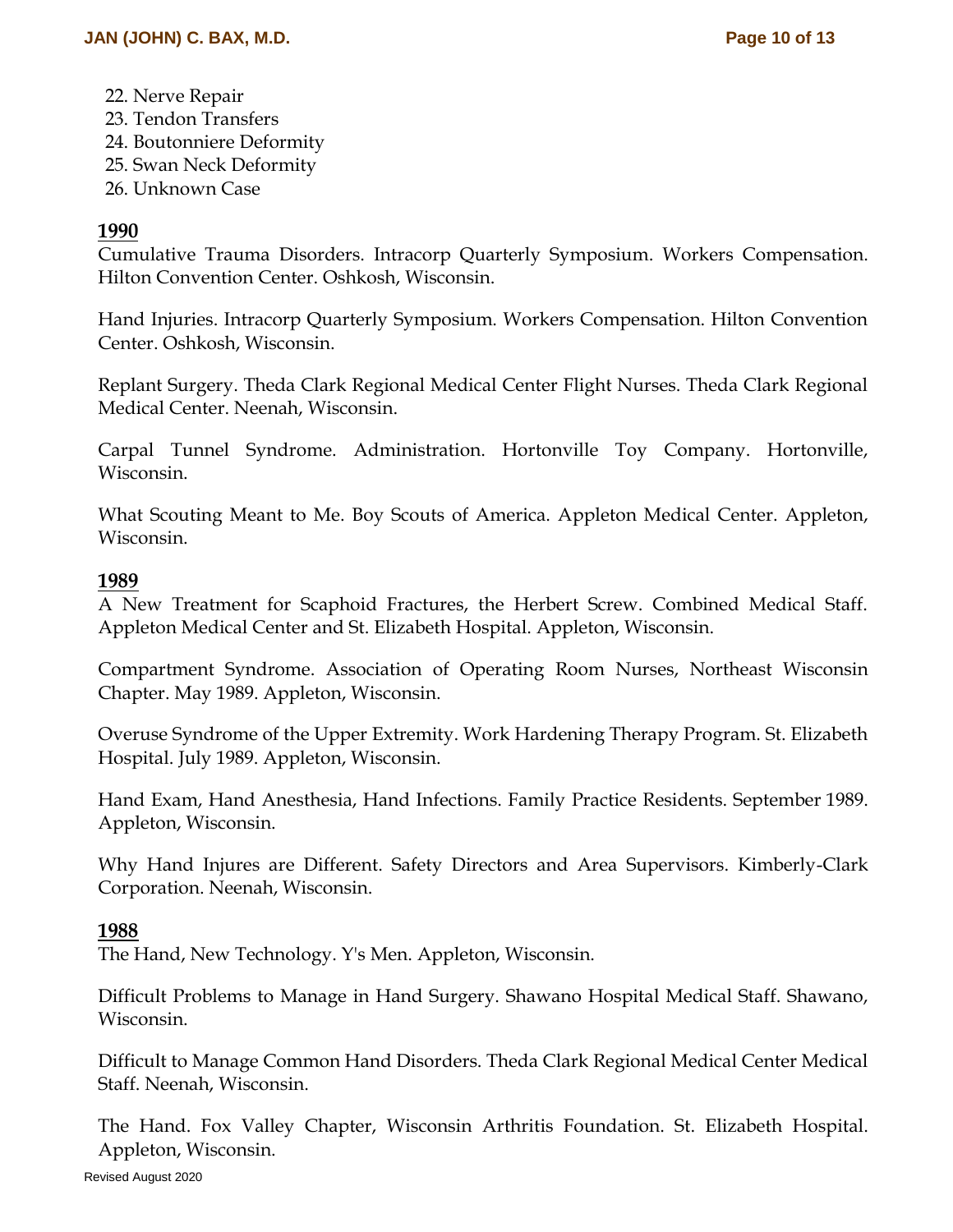Difficult to Manage Common Hand Disorders. Combined Medical Staff. Appleton Medical Center and St. Elizabeth Hospital. Appleton, Wisconsin.

Difficult to Manage Common Hand Disorders. Riverside Community Hospital Medical Staff. Waupaca, Wisconsin.

Compartment Syndrome. St. Elizabeth Hospital Recovery Room Nurses. Appleton, Wisconsin.

Triskaphe Arthrodesis, Solution or Problem? American Society for Surgery of the Hand. Annual Meeting. Baltimore, Maryland.

#### **1987**

Triskaphe Arthrodesis for Scapholunate Dissociation. Ohio Orthopedic Association. Marriott Hotel. Dayton, Ohio.

Dupuytren's Contracture. Orthopedic Grand Rounds. Wright State University School of Medicine. Miami Valley Hospital. Dayton, Ohio.

Hand Surgery. Third Year Medical Students. Wright State University School Of Medicine. St. Elizabeth Hospital. Dayton, Ohio.

The Rheumatoid Hand Orthopedic Grand Rounds. Wright State University School of Medicine. Miami Valley Hospital. Dayton, Ohio.

The Hand, New Technology. Downtown Rotary, Paper Valley Hotel. Appleton, Wisconsin.

Replant Surgery. Fox Valley Surgical Scrub Technician Association. Appleton, Wisconsin.

#### **1986**

Elective Microvascular Surgery, Free Tissue Transfer. Orthopedic and Operating Room Nurses Associations. Miami Valley Hospital. Dayton, Ohio.

Replantation Surgery and the Mutilated Hand. Orthopedic and Operating Room Nurses Associations. Children's Medical Center. Dayton, Ohio.

Hand and Upper Extremity Anatomy. Lecture and Cadaveric Dissections. General Surgery Residents. Wright State University School of Medicine. Dayton, Ohio.

Free Tissue Transfers. Orthopedic Grand Rounds. Wright State University School of Medicine. Miami Valley Hospital. Dayton, Ohio.

Common Hand Disorders. Integrated Surgical Grand Rounds. Wright State University School of Medicine. St. Elizabeth Hospital. Dayton, Ohio.

Common Hand Disorders. Montgomery County Family Practice Association. Faculty. Marriott Hotel. Dayton, Ohio.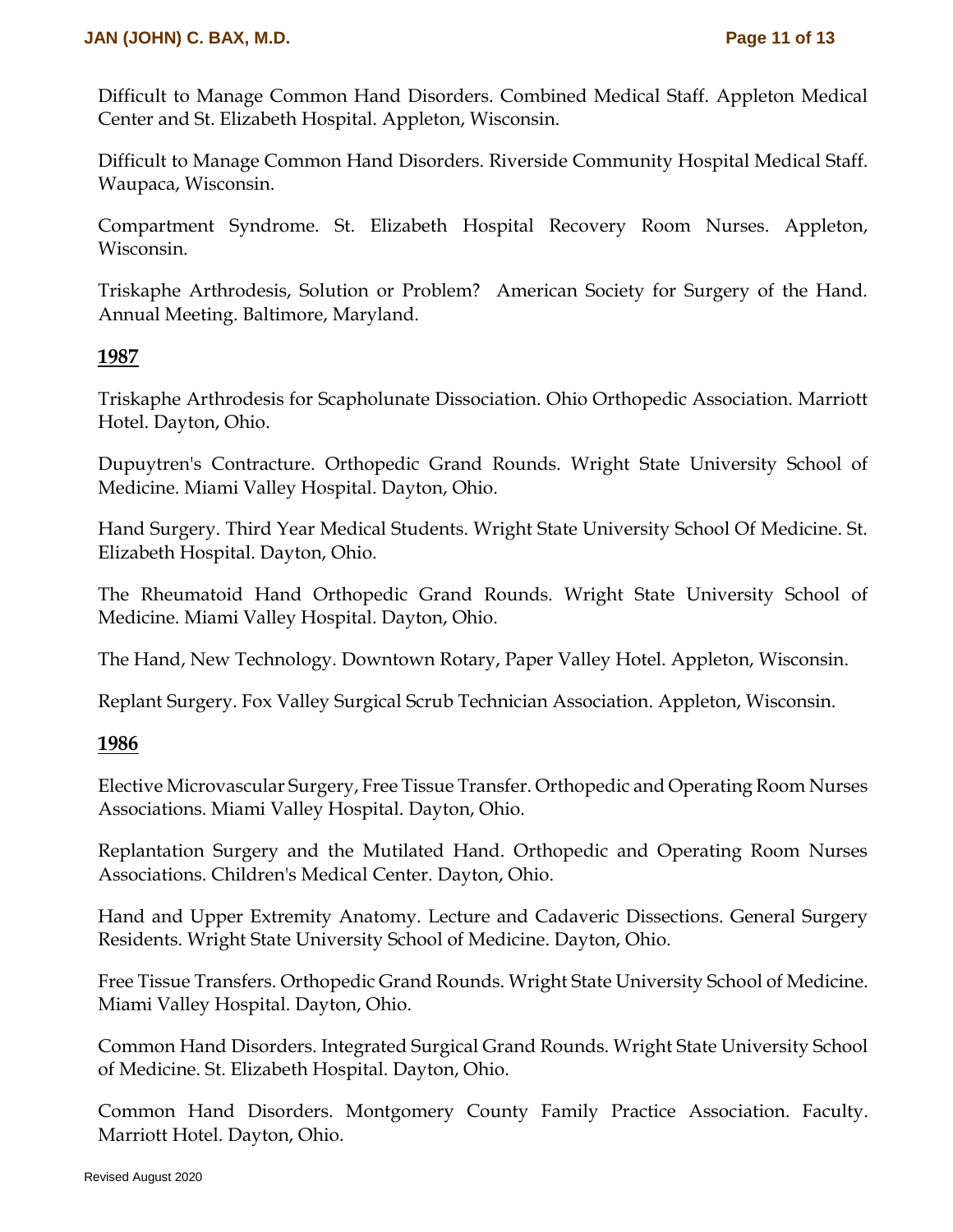The Hand. Arthritis Foundation of Southwest Ohio. Springfield, Ohio.

Free Tissue Transfers. Hand Surgery and Rehabilitation Unit. University of New Mexico School of Medicine, Tucson Division.

#### **1985**

Posterior Interosseous Nerve Syndrome. Hand Surgery and Rehabilitation Unit. University of New Mexico, Tucson Division.

Scaphoid Fractures and the Herbert Screw. Hand Surgery and Rehabilitation Unit. University of New Mexico School of Medicine, Tucson Division.

Nerve Injuries. Hand Surgery and Rehabilitation Unit. University of New Mexico School of Medicine, Tucson Division.

Ulnar Artery Thrombosis. Hand Surgery and Rehabilitation Unit. University of New Mexico School of Medicine, Tucson Division.

Small Joint Stiffness. Hand Surgery and Rehabilitation Unit. University of new Mexico School of Medicine, Tucson Division.

Unstable Distal Radioulnar Joint, Lauenstein's Procedure and Complications. Microvascular research Center. St. Vincent's Hospital. Melbourne, Victoria, Australia.

End Stage Rheumatoid Wrist. Microvascular Research Center. St. Vincent's Hospital. Melbourne, Victoria, Australia.

#### **1984**

Weekly Repeating Hand Surgery Conference, Orthopedic Service. Wright State University School of Medicine. Miami Valley Hospital. Dayton, Ohio (1985 to 1987.)

- 1. Hand Anatomy
- 2. Hand Exam and Anesthesia
- 3. Upper Extremity Vascular Disorders
- 4. Upper Extremity Neuropathies
- 5. Fingertip Injuries
- 6. Extensor Tendon Injuries
- 7. Flexor Tendon Injuries
- 8. Hand Infections
- 9. Compartment Syndromes
- 10. Hand Fractures
- 11. Upper Extremity Replantation
- 12. Elective Microvascular Surgery
- 13. Wrist and Carpal Anatomy
- 14. Wrist Fractures and Injuries
- 15. Tenosynovitides